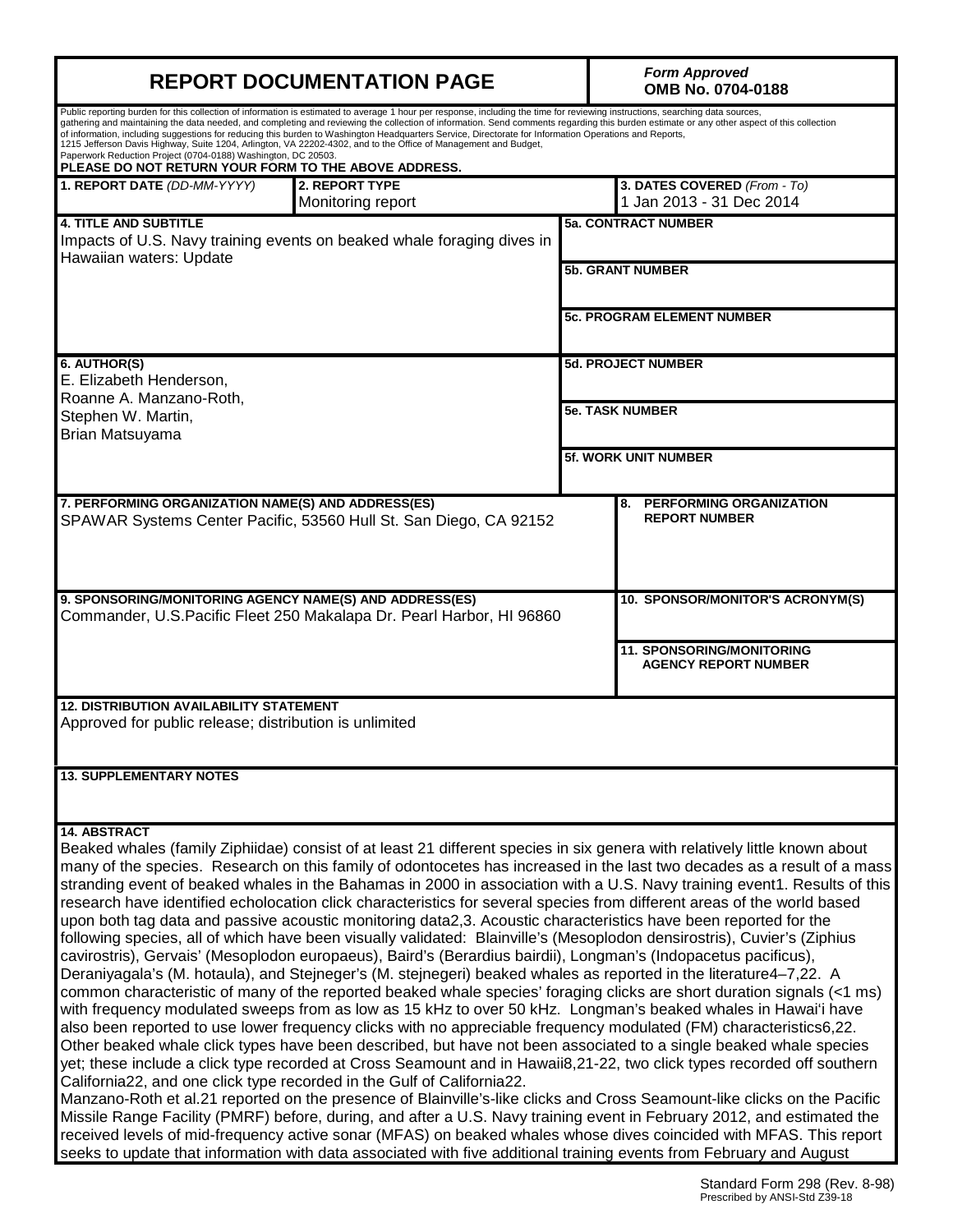# INSTRUCTIONS FOR COMPLETING SF 298

2011-2013 as well as the February 2012 training event already reported. This report analyzes the changes in dive counts before, during, and after these training events, including the period with MFAS activity, to assess the impact of MFAS on dive behavior. This report focuses solely on detections from Blainville's beaked whales, as these are the dominant species recorded at PMRF. Data that includes the Cross Seamount-like clicks are part of an ongoing analysis and will not be addressed in this report.

**15. SUBJECT TERMS**

Monitoring, marine mammal, adaptive management review, Hawaii Range Complex

| <b>16. SECURITY CLASSIFICATION OF:</b> |                                      | <b>117. LIMITATION OF</b><br><b>I ABSTRACT</b><br><b>UU</b> | <b>18. NUMBER</b><br><b>OF PAGES</b> | <b>19a. NAME OF RESPONSIBLE PERSON</b><br>Department of the Navy |                                                          |
|----------------------------------------|--------------------------------------|-------------------------------------------------------------|--------------------------------------|------------------------------------------------------------------|----------------------------------------------------------|
| l a. REPORT<br>Unclassified            | <b>I</b> b. ABSTRACT<br>Unclassified | <b>I</b> c. THIS PAGE<br>Unclassified                       |                                      |                                                                  | 19b. TELEPONE NUMBER (Include area code)<br>808-474-6391 |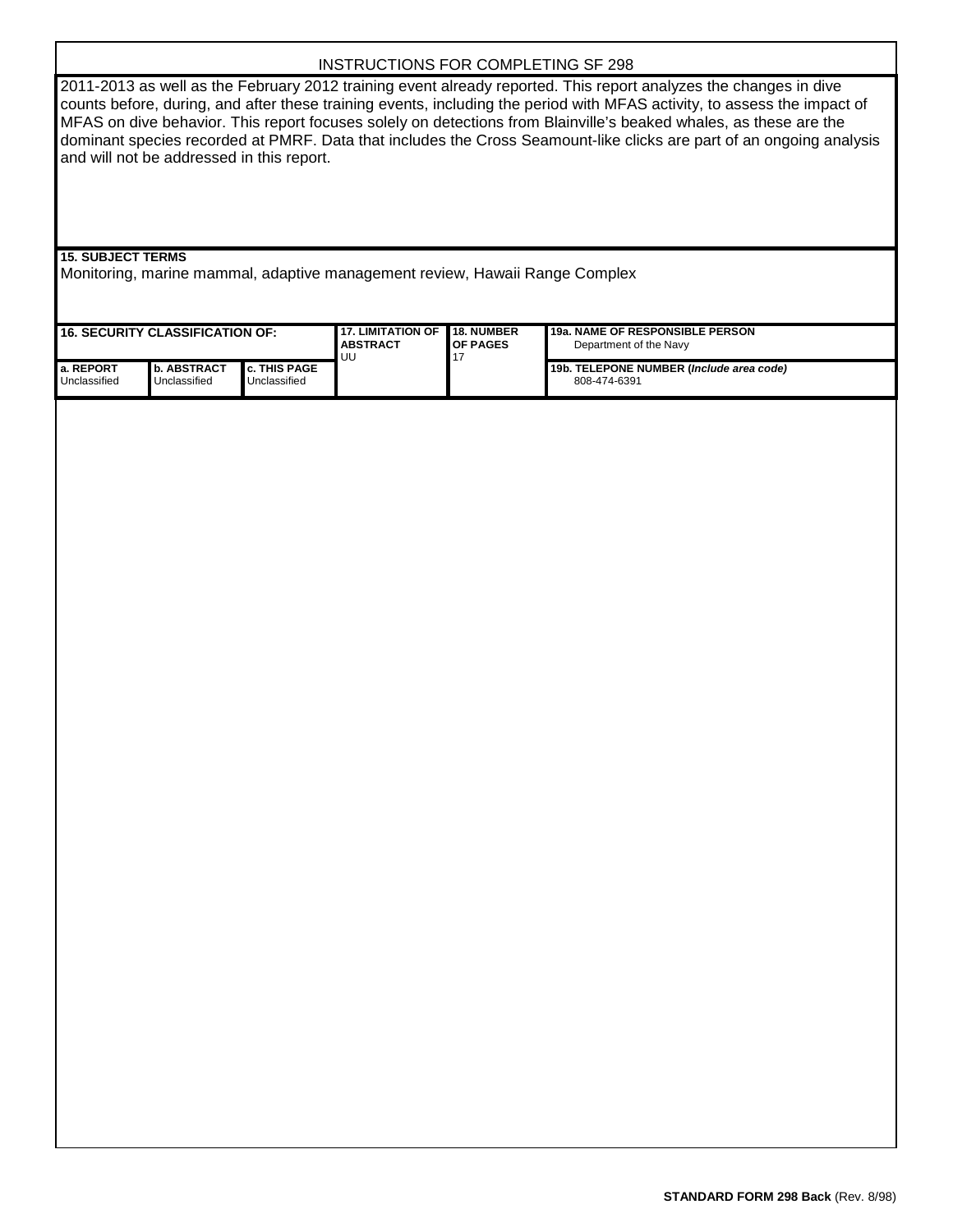# **Impacts of U.S. Navy training events on beaked whale foraging dives in Hawaiian waters: Update**

E. Elizabeth Henderson, Roanne A. Manzano-Roth, Stephen W. Martin, and Brian

Matsuyama

SPAWAR Systems Center Pacific,

53560 Hull Street, San Diego,

CA 92152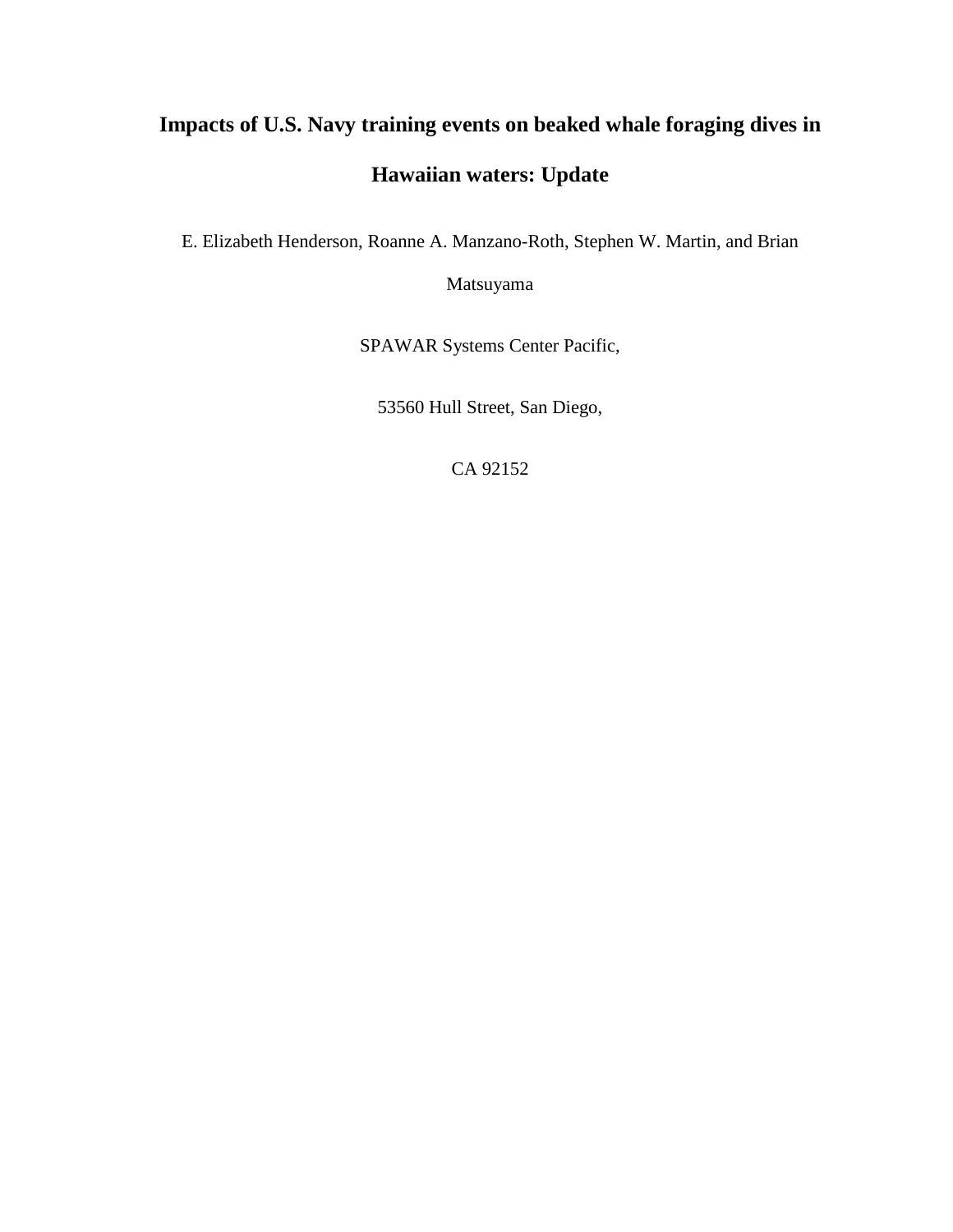#### I. INTRODUCTION

Beaked whales (family Ziphiidae) consist of at least 21 different species in six genera with relatively little known about many of the species. Research on this family of odontocetes has increased in the last two decades as a result of a mass stranding event of beaked whales in the Bahamas in 2000 in association with a U.S. Navy training event<sup>1</sup>. Results of this research have identified echolocation click characteristics for several species from different areas of the world based upon both tag data and passive acoustic monitoring data<sup>2,3</sup>. Acoustic characteristics have been reported for the following species, all of which have been visually validated: Blainville's (*Mesoplodon densirostris*), Cuvier's (*Ziphius cavirostris*), Gervais' (*Mesoplodon europaeus*), Baird's (*Berardius bairdii*), Longman's (*Indopacetus pacificus*), Deraniyagala's (*M. hotaula*), and Stejneger's (*M. stejnegeri*) beaked whales as reported in the literature<sup>4-7,22</sup>. A common characteristic of many of the reported beaked whale species' foraging clicks are short duration signals (<1 ms) with frequency modulated sweeps from as low as 15 kHz to over 50 kHz. Longman's beaked whales in Hawai'i have also been reported to use lower frequency clicks with no appreciable frequency modulated (FM) characteristics<sup>6,22</sup>. Other beaked whale click types have been described, but have not been associated to a single beaked whale species yet; these include a click type recorded at Cross Seamount and in Hawaii<sup>8,21-22</sup>, two click types recorded off southern California<sup>22</sup>, and one click type recorded in the Gulf of California<sup>22</sup>.

Manzano-Roth et al. $^{21}$  reported on the presence of Blainville's-like clicks and Cross Seamount-like clicks on the Pacific Missile Range Facility (PMRF) before, during, and after a U.S. Navy training event in February 2012, and estimated the received levels of midfrequency active sonar (MFAS) on beaked whales whose dives coincided with MFAS. This

1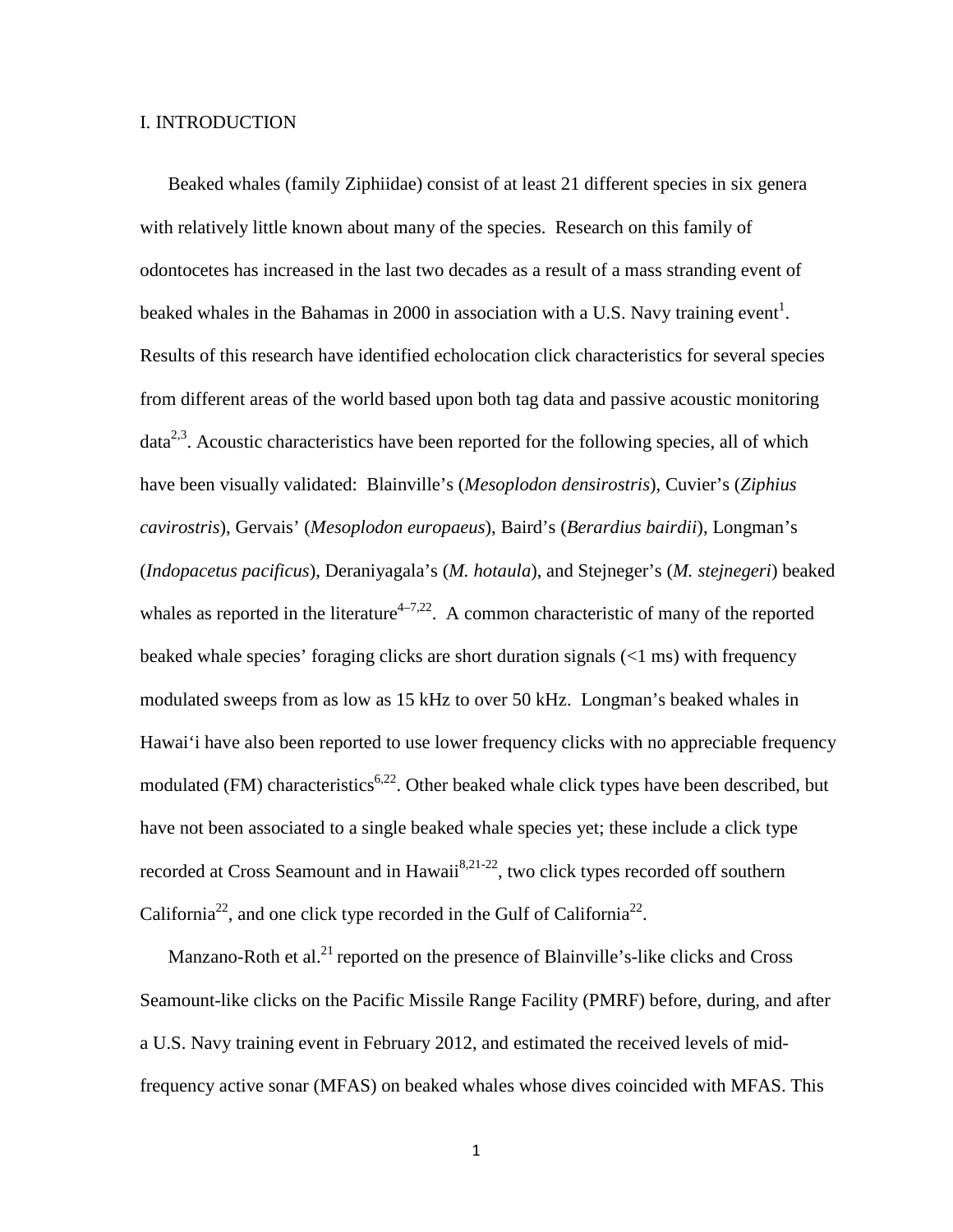report seeks to update that information with data associated with five additional training events from February and August 2011-2013 as well as the February 2012 training event already reported. This report analyzes the changes in dive counts before, during, and after these training events, including the period with MFAS activity, to assess the impact of MFAS on dive behavior. This report focuses solely on detections from Blainville's beaked whales, as these are the dominant species recorded at PMRF. Data that includes the Cross Seamountlike clicks are part of an ongoing analysis and will not be addressed in this report.

#### II. METHODS

#### A. Data collection

PMRF, located off the west coast of Kauai, Hawai'i (Figure 1), hosts a variety of U.S. Navy training events every year and has on the order of two hundred hydrophones mounted on the seafloor and cabled to shore to support performance analysis for U.S. Navy systems. PMRF has supported U.S. Navy funded monitoring of marine mammal acoustics for over a decade when training events are not occurring. In some cases it is possible to obtain data during training events to support marine mammal monitoring efforts; in those cases, ship locations and recorded acoustic hydrophone data can be provided post-event for analysis.

Acoustic data from 31 hydrophones, along with an analog time code signal, were provided for before, during, and after training events in February and August, 2011 and 2012. An additional 31 hydrophones were sampled in February and August of 2013. The hydrophone recordings were simultaneously sampled at a rate of 96 kHz using 16 bit analogto-digital converters. The data were stored as sequential data files, each containing 10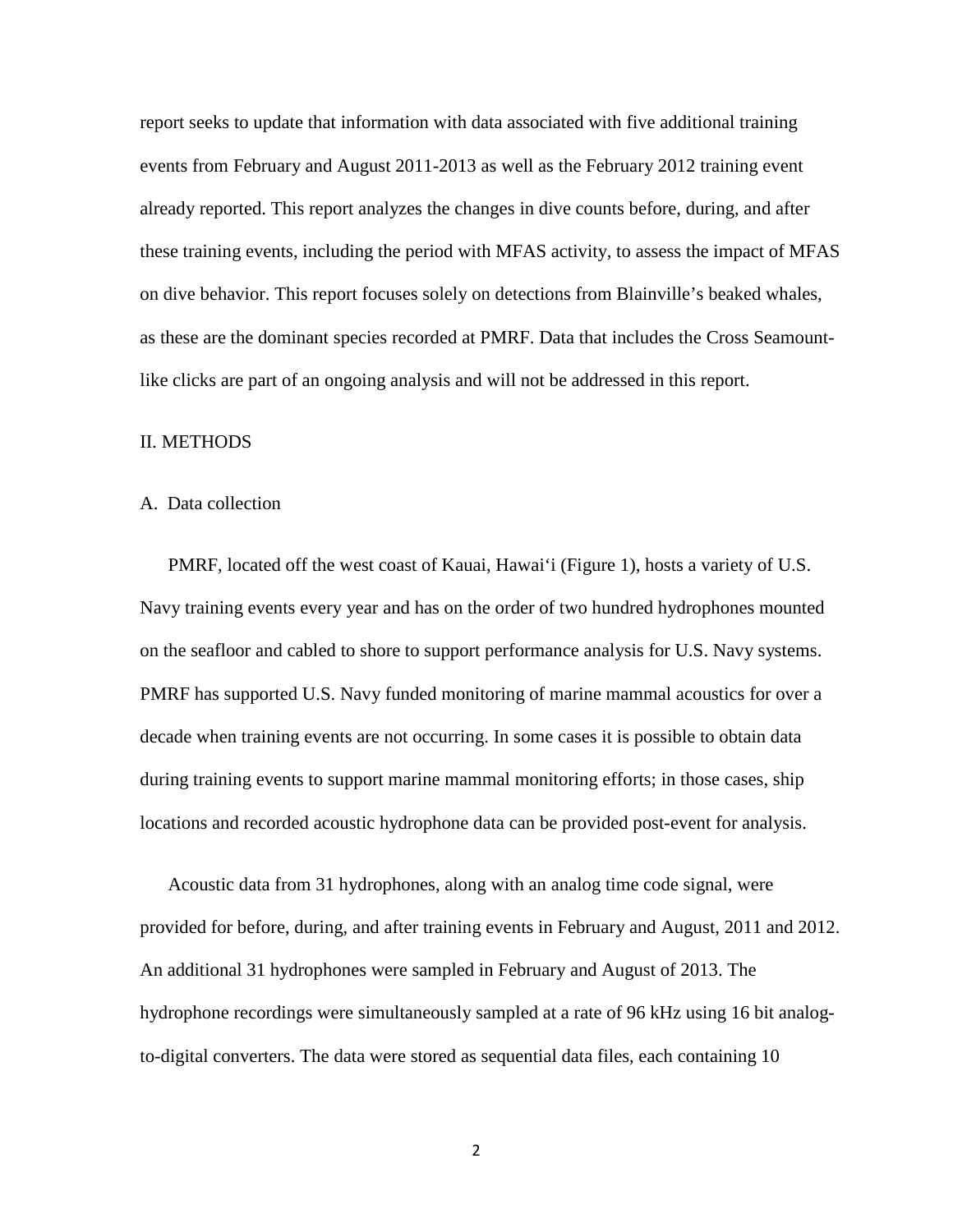minutes of data. The recorded time code signal allowed precise alignment of acoustic data with ship positions in post-event analysis.

Figure 1 shows the approximate locations of the 31 hydrophones recorded and utilized in this analysis. Spacing between the hydrophones used in the data collection varies from under 1.6 km in the southern area to over 10 km in areas farther offshore.



FIG. 1. Approximate locations of the 62 recorded seafloor hydrophones used in this study at the Pacific Missile Range Facility, Kauai, Hawai'i. 1000m depth contours are in grey. Note: the figure axes are not to scale.

B. Acoustic detection, classification and verification

1. Beaked whale click detection and validation

Manzano-Roth et al.<sup>21</sup> provided a detailed description of the automatic click detector used in this analysis. Briefly, beaked whale foraging clicks were automatically detected using a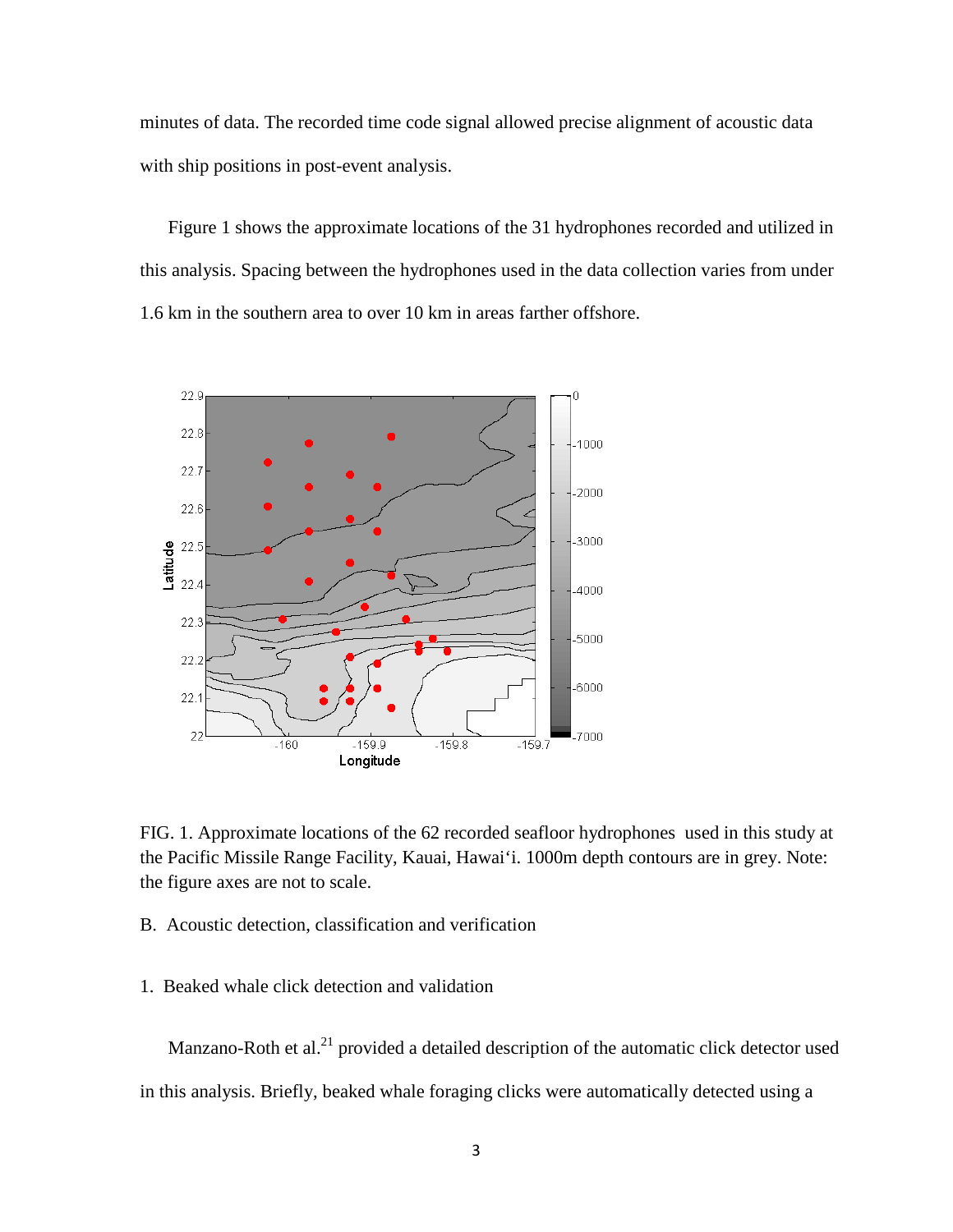custom  $C_{++}$  algorithm which processes disk files of raw hydrophone data for frequency modulated clicks. The C++ beaked whale foraging click detector provides outputs for the start time of the detections, the detection hydrophone identifier, and optional file outputs of the detection spectrogram and time series for validation purposes. Detected beaked whale clicks reports are automatically saved along with optional time series and spectrograms for later validation. Automatically detected beaked whale foraging clicks are manually validated by experienced analysts to ensure the clicks have the appropriate characteristics. A custom MATLAB routine allows rapid review of the time series and spectrogram of individual automatic click detections and a histogram of inter-click intervals (ICIs) over a ten minute period. Each beaked whale dive detection was treated as a group of beaked whales, as these animals typically dive in groups (mean group size  $3.6\pm3$ )<sup>10</sup>.

## 2. Beaked Whale Dives

The number of clicks identified by the detector for a beaked whale dive is a result of the distance of individual whales from hydrophones, the number of animals in a group, the beam pattern of the foraging clicks, and the orientation of the animal with respect to the hydrophones. Orientation of the animal relative to the hydrophone affects the apparent source levels of the clicks due to their directional nature and spectral content. The hydrophones utilized in this analysis have in some cases very wide separation and some depths over 4 km, such that one cannot guarantee detection of all beaked whale dives on the range. Ultrasonic signals, such as beaked whale foraging clicks, were assumed to not be detected on seafloor hydrophones at distances much over 6 km due to transmission loss. The 6 km maximum detection distance was selected based upon Zimmer, who reported a maximum detection distance of 4 km for hydrophones located close to the surface<sup>18</sup>, and Ward who reported a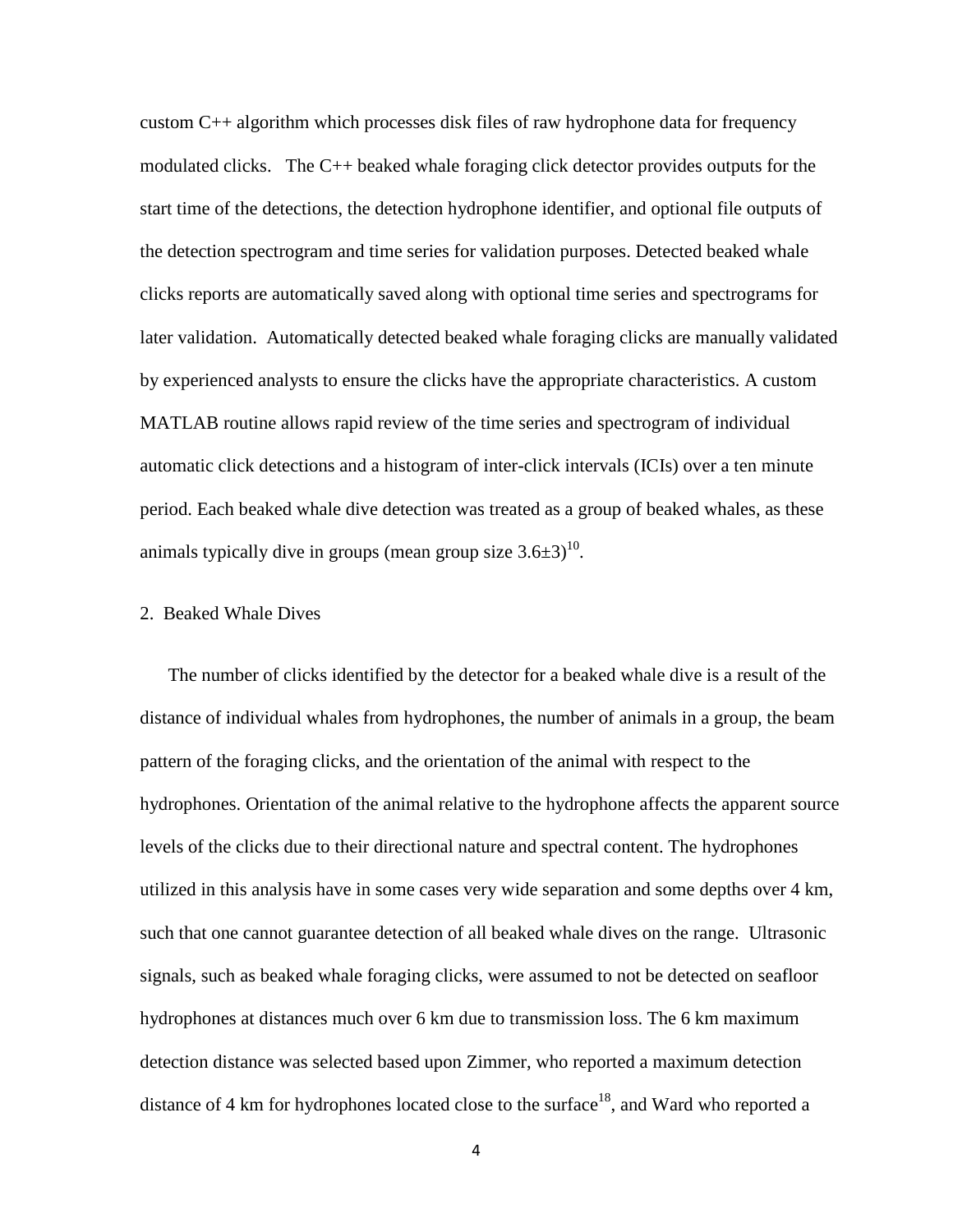maximum detection distance of 6.5 km for bottom mounted hydrophones at the Atlantic Undersea Test and Evaluation Center (AUTEC)<sup>19</sup>.

Concurrently detected beaked whale foraging dives on adjacent hydrophones less than 6 km apart were considered the same dive; while this assumption could potentially bias the number of dives, it provided the most conservative estimate of dive counts. The hydrophone with the most manually validated beaked whale clicks for a dive was termed the closest hydrophone under the assumption that it was the closest hydrophone to the group of foraging beaked whales. The lack of detected clicks pre-dive and post-dive also provides supporting behavior typical of beaked whales. This process was felt to provide a high confidence in detecting a beaked whale foraging dive present near the closest hydrophone. This allowed a useful metric for the number of beaked whale dives detected per unit time, which were compared before, during and after U.S. Navy training events involving MFAS activity.

# 3. Mid-Frequency Active Sonar

MFAS is considered to be in the frequency range of 1 to 10 kHz. Various MFAS sound sources were present during the training events including AN/SQS-53C, AN/SQS 56 sonar, sonobuoys, and other sources. The focus of this analysis was on the MFAS activity from the surface ship activities. However, all signals within the MFAS bandwidth being processed were detected in order to know precisely when sonar signals were present. The detection threshold was set such that the majority of these sonar pulses were detected with very few false positives, and manual inspection was performed to verify MFAS activity.

## III. RESULTS

5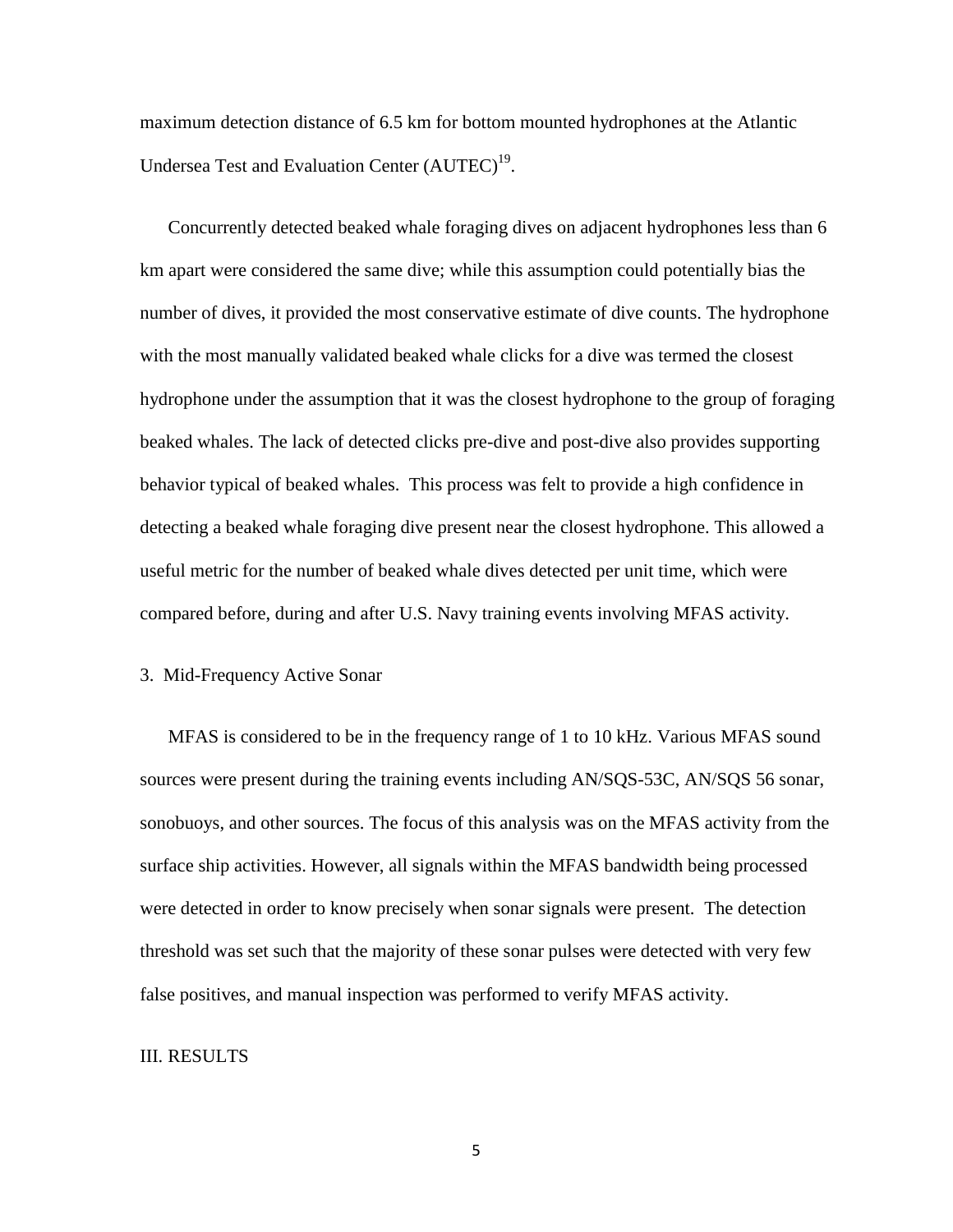#### A. Data collection

Passive acoustic data were collected continuously for 31 hydrophones over 60 days (1615.7 hours) in February and August of 2011, 2012, and 2013 (Table 1). In February and August of 2013 there were 62 hydrophones recorded; only the original 31 hydrophones were used for the overall analysis. About 396.2 hours of total data were collected for the periods before the training events, 669.9 hours during the training events, and 402.6 hours after the training events. The training events consisted of an initial portion (335.2 hours) with no MFAS from the sonar sources (termed phase A) and a later portion (334.7 hours) with MFAS activity (termed phase B). There were also two weekend "between" periods in February and August of 2013 (144.1 hours), such that a weekend occurred between the initial no-sonar portion of the training event and the later portion with sonar activity, during which no training took place. Both phases of the training event consisted of multiple event scenarios with different objectives. Ship GPS positions were obtained for the time period of each scenario; ship positions were not available for the periods of time between scenarios. However, nearly all MFAS activity occurred during scenarios and the lack of continuous ship positions was not a major issue. Over all six training events, there were 127 periods of MFAS lasting 12 to 161 min (mean 63 min), for a total duration of 122.1 hours, or 36.5% of the total phase B period. These exposures took place equally day and night across the three-day period.

## B. Acoustic detection, classification and verification

Figure 2 demonstrates the characteristics of a typical Blainville's beaked whale click, including the frequency upsweep ( $\sim$  27 to 45 kHz) over the nominal 0.3 ms duration (top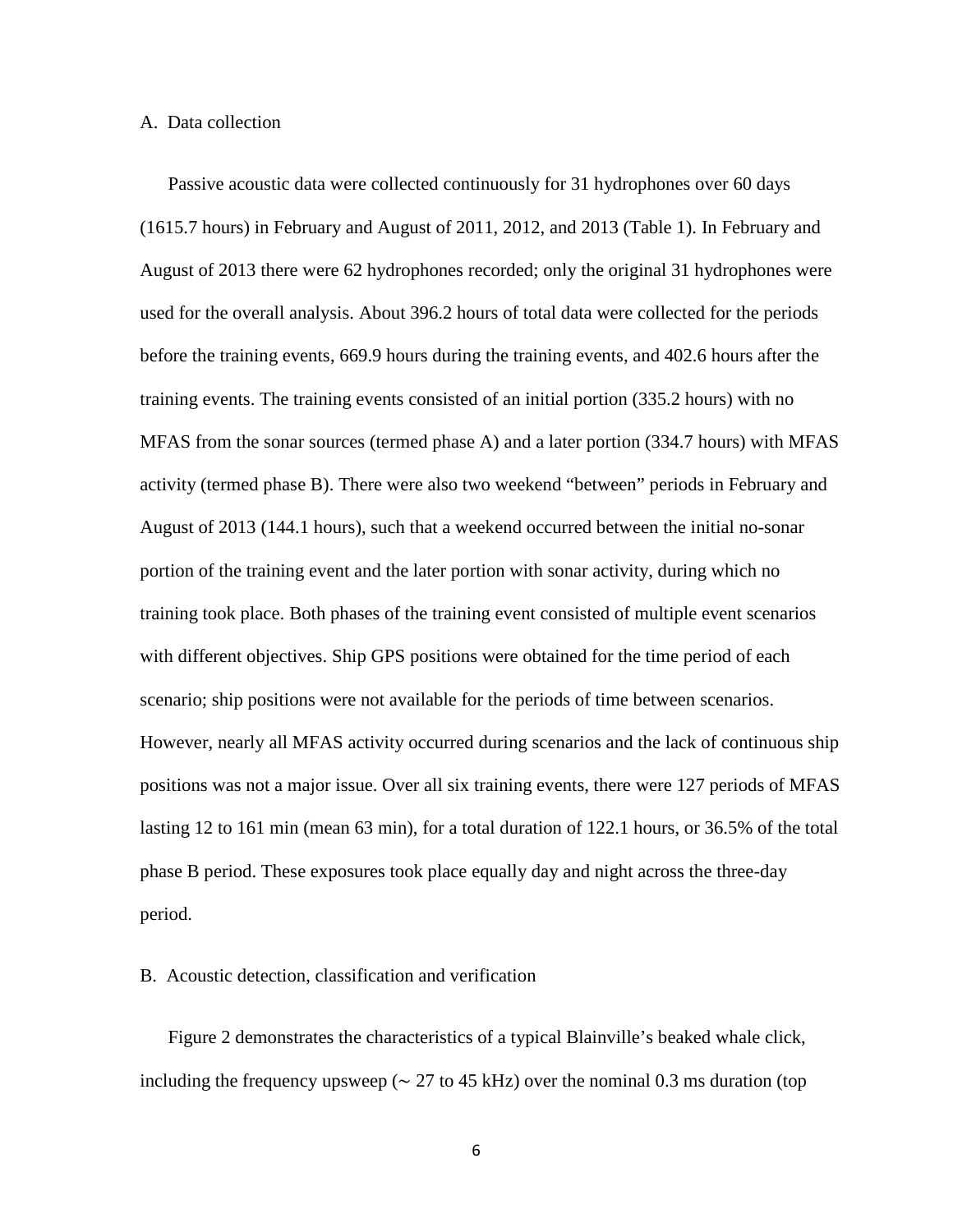spectrogram). The time series (lower left) has several cycles of amplitude modulated frequency upsweep character, while the histogram (lower right) demonstrates a strong ICI mode of 0.3 s.



FIG. 2. Spectrogram (0 to 48 kHz over 2.6 s) of a beaked whale click. Time series (amplitude in counts over 0.8 ms) of the same beaked whale click (lower left). Histogram of the ICI (0 to 1.6 s) of the beaked whale clicks in the previous 10 minutes (mode value 0.312 s) (lower right).

When the data from all six training events was combined, 562 Blainville's beaked whale dives were detected before the training periods, 404 during all phase A periods, 158 during all phase B periods (with MFAS), 332 after the training events, and 119 over the two weekend periods in 2013 (Table I), which equates to an overall mean of 1.4 dives per hour before, 1.2 dives per hour during phase A, 0.5 dives per hour during phase B, 0.8 dives per hour After, and 0.8 dives during the two between periods. A chi-square goodness of fit test showed that these dive counts are significantly different than expected ( $\chi^2 = 191.6$ , p < 0.0001); in other words, there are far more dives in the before period and fewer dives in the other periods than expected when the proportions are compared.

While sonar was present  $20 - 67\%$  of the time during the phase B sampling periods, the number of dives detected during sonar training generally represented about 25 – 40% of the total dive count during that time period (158 beaked whale dives during pooled phase B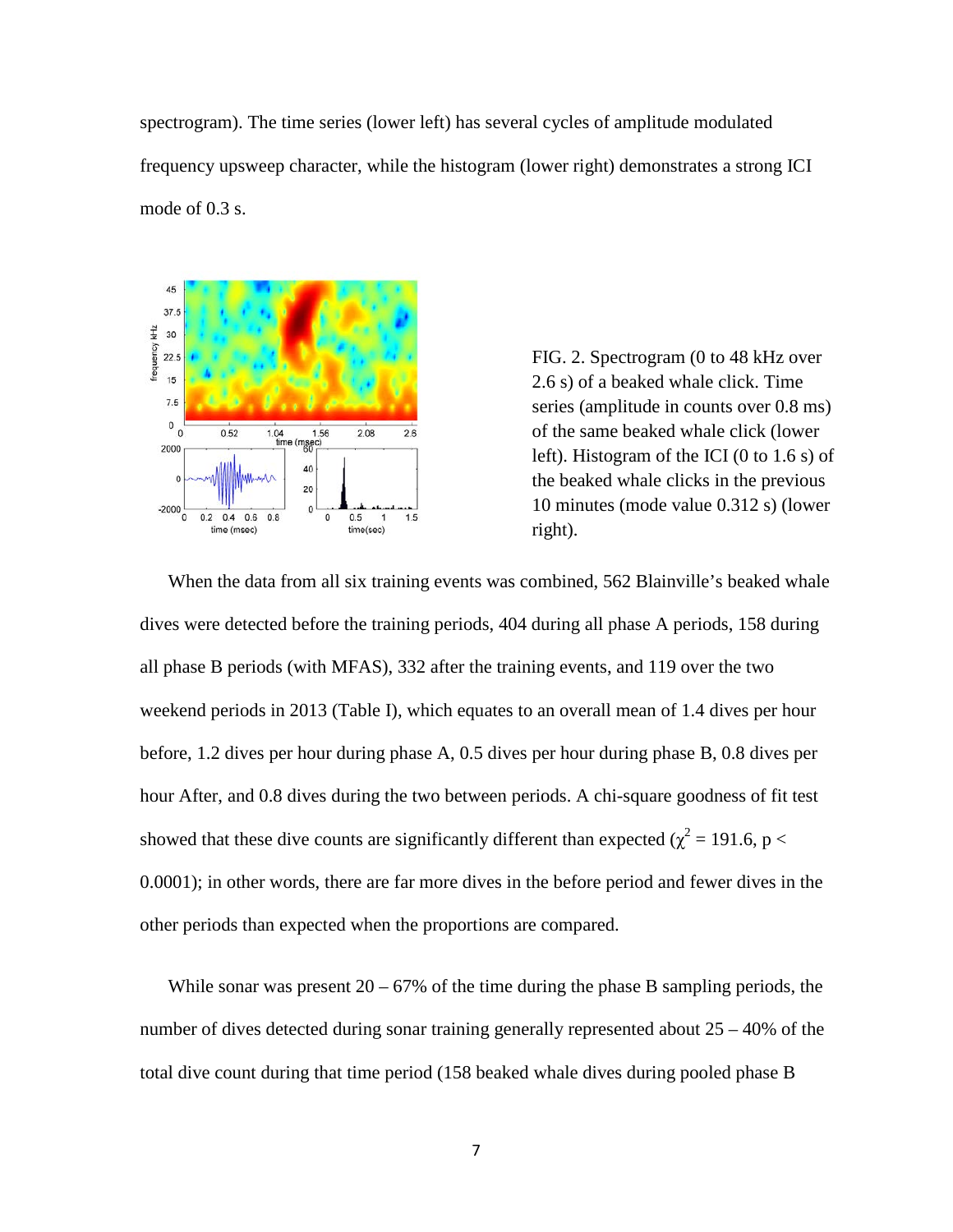periods, 50 co-occurred with MFAS activity). The number of dives recorded during MFAS was generally proportional to the amount of time MFAS activity occurred during phase B. The exceptions to this were August 2012, when only 2 dives co-occurred with sonar  $(\sim 10\%)$ , and August 2013 when only 4 dives co-occurred with sonar (27%). However, more of the dives during phase B were detected on hydrophones on the edge of the range than expected  $(\chi^2 = 7.76, p = 0.0053)$ , indicating that beaked whales may be moving to the edges or off of the range during sonar activity.

TABLE I. Blainville's beaked whale dive detection data from the combined before, during phase A, during phase B (with MFAS), and after periods relative to the training events on PMRF in February and August 2011 - 2013.

|                          | Before | Phase A | Phase B | After |
|--------------------------|--------|---------|---------|-------|
| Hours of data            | 396.2  | 335.2   | 334.7   | 405.6 |
| Validated dives detected | 562    | 404     | 158     | 332   |
| Dives per hour           | 1.4    | 1.2     | 0.5     | 0.8   |

When the data from each of the six training events is analyzed separately (Table II), the overall pattern still holds, with a reduced number of dives detected in phase A and a further reduction in phase B. Chi-square goodness of fit tests indicated that the number of dives per sampling period (relative to the amount of time sampled) within each training event were significantly different than expected for all six training events ( $\chi^2$  ranged from 18.53 to 82.66, p ranged from  $0.001$  to  $< 0.0001$ ). In most cases the dives began to increase immediately after the training events were completed, as evidenced by the increase in dive rates in the After period, although in none of the years was there a long enough time frame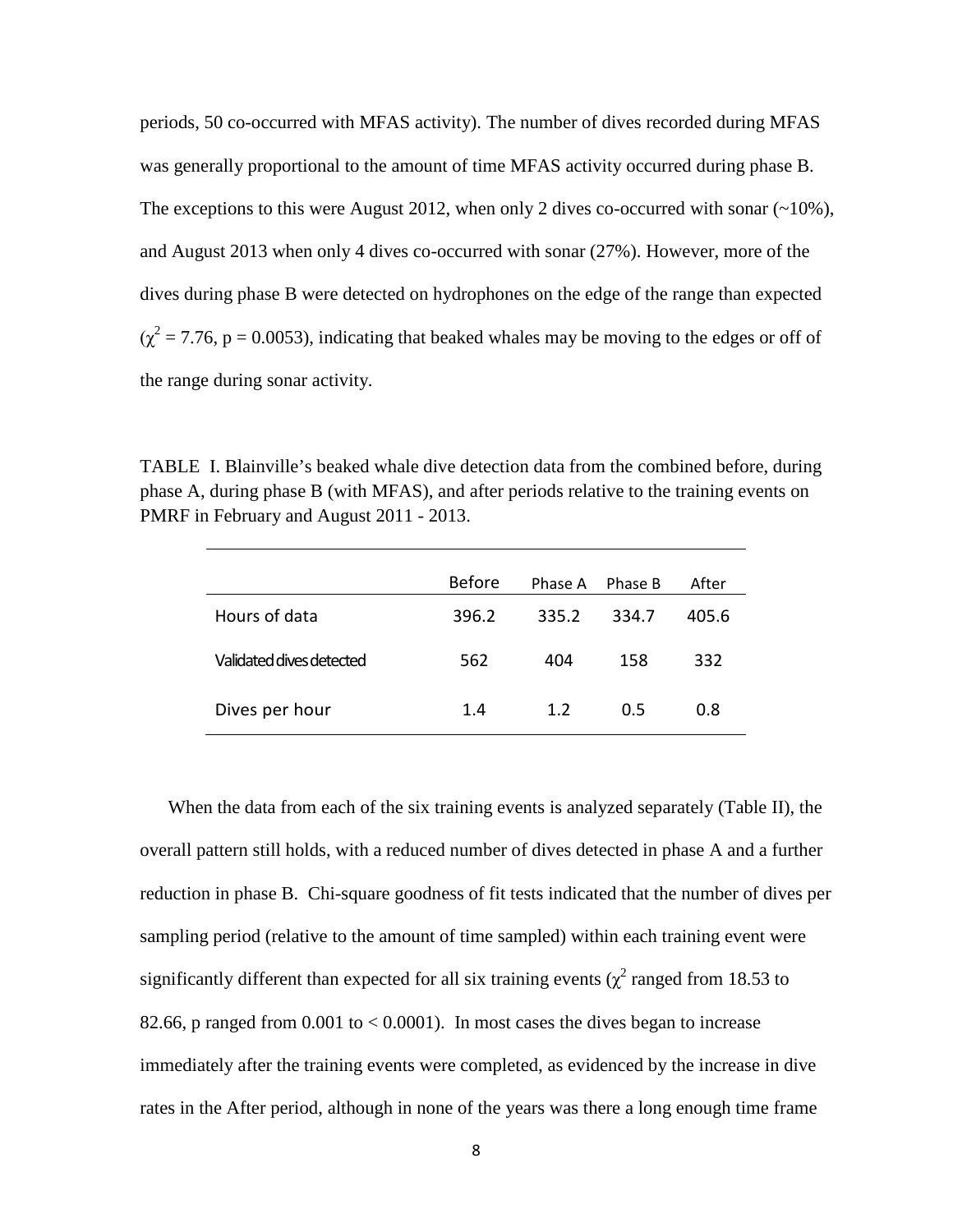sampled post-training to reach the number of detections prior to each training event. However, analyses of baseline beaked whale presence on the range has shown full recovery within a week or two<sup>23</sup>, and the dives counts increased even during the two weekend periods in 2013 (Table II).

In addition, chi-square tests conducted across training events also showed significant differences, indicating that seasonal and inter-annual differences in occurrence patterns also exist. For example, a comparison of the total number of dives that were recorded across all six training events against the expected number of dives (given the sampling effort) showed significant differences ( $\chi^2$  = 268.25, P < 0.0001). When each sampling period was examined across all six training events, the before, phase A, and after periods all had significantly different numbers of dives than expected ( $\chi^2$  = 39.88, 212.06, and 75.19 respectively, p = 0.0012, <0.0001, and <0.0001 respectively), indicating interannual variability within each training event period. Interestingly there was no significant difference in the number of dives during phase B ( $\chi^2$  = 8.9, p = 0.11); in this case all the dive counts were similarly low.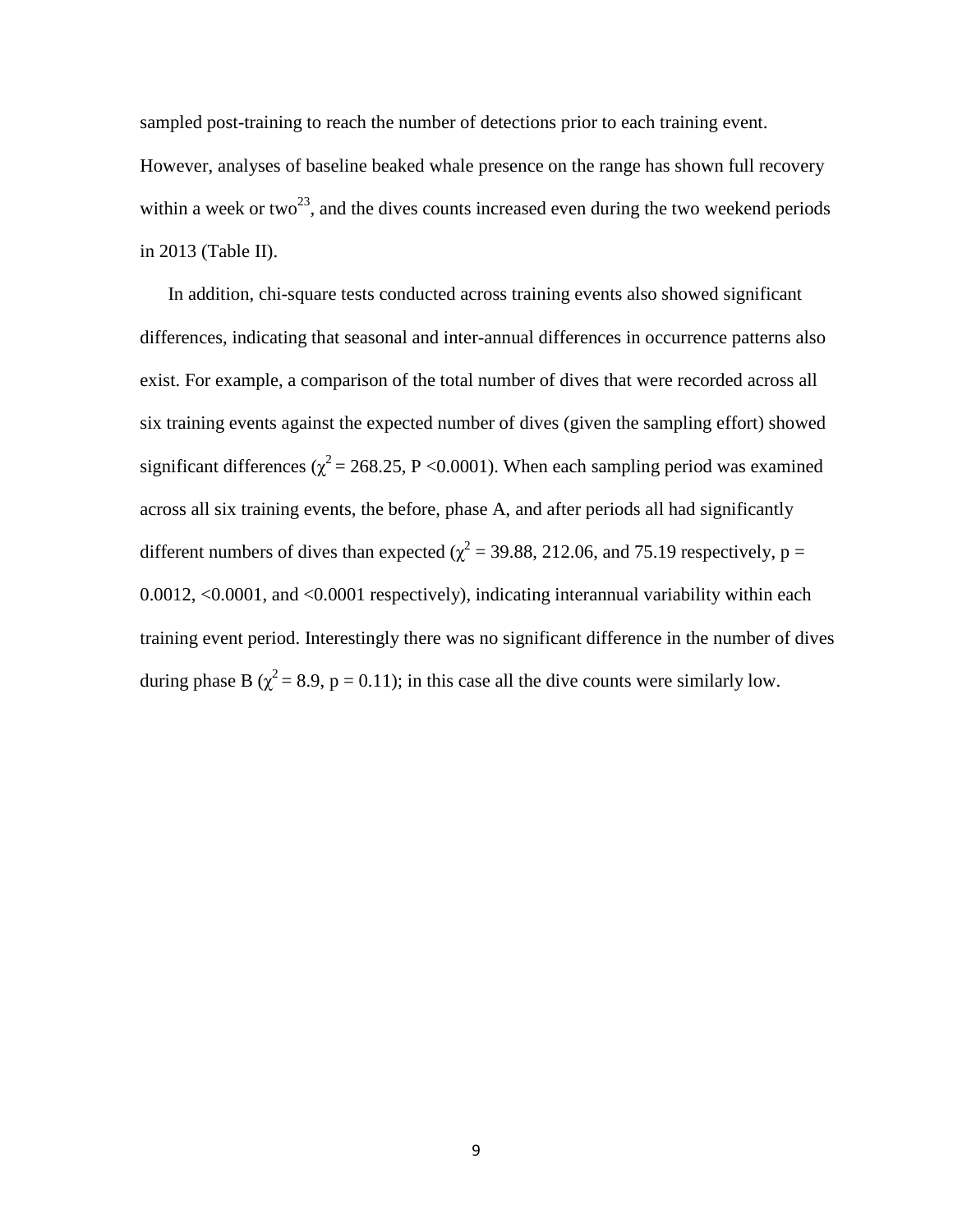TABLE II - Blainville's beaked whale dive detection data from the before, during phase A, between phases, during phase B (with MFAS), and after periods over all six training events for the original 31 hydrophones. Asterisks indicate analysis of additional data in progress.

| Training<br>Event | Period         | Duration<br>(hours) | Dive Count | Dives<br>per<br>Hour | Sonar<br>Duration<br>(hours) | # dives<br>with<br>sonar |
|-------------------|----------------|---------------------|------------|----------------------|------------------------------|--------------------------|
| Feb               | <b>Before</b>  | 89.65               | 87         | 0.97                 |                              |                          |
|                   | Phase A        | 43.96               | 21         | 0.48                 |                              |                          |
| 2011              | Phase B        | 69.61               | 36         | 0.52                 | 21.38                        | 12                       |
|                   | After          | 77.25               | 72         | 0.93                 |                              |                          |
|                   | <b>Before</b>  | 71.00               | 140        | 1.97                 |                              |                          |
| Aug               | Phase A        | 78.92               | 214        | 2.71                 |                              |                          |
| 2011              | Phase B        | 64.08               | 42         | 0.66                 | 22.52                        | 15                       |
|                   | After          | 48.00               | 85         | 1.77                 |                              |                          |
|                   | <b>Before</b>  | 94.84               | 166        | 1.75                 |                              |                          |
| Feb               | Phase A        | 54.60               | 67         | 1.20                 |                              |                          |
| 2012              | Phase B        | 62.62               | 30         | 0.48                 | 16.50                        | 8                        |
|                   | After          | 90.50               | 59         | 0.65                 |                              |                          |
|                   | <b>Before</b>  | 92.29               | 107        | 1.25                 |                              |                          |
| Aug               | Phase A        | 50.35               | 36         | 0.71                 |                              |                          |
| 2012              | Phase B        | 64.49               | 21         | 0.33                 | 12.87                        | $\overline{2}$           |
|                   | After          | 55.33               | 47         | 0.89                 |                              |                          |
|                   | <b>Before</b>  | 28.60               | 37         | 1.29                 |                              |                          |
|                   | Phase A        | 52.42               | 23         | 0.44                 |                              |                          |
| Feb<br>2013       | <b>Between</b> | 71.89               | 56         | 0.78                 |                              |                          |
|                   | Phase B        | 38.59*              | 14         | 0.36                 | 25.09                        | 12                       |
|                   | After          | 22.32               | 6          | 0.27                 |                              |                          |
| Aug<br>2013       | <b>Before</b>  | 19.78               | 25         | 1.26                 |                              |                          |
|                   | Phase A        | 54.91               | 43         | 0.78                 |                              |                          |
|                   | <b>Between</b> | 72.20               | 63         | 0.87                 |                              |                          |
|                   | Phase B        | 35.30*              | 15         | 0.42                 | 23.78                        | 6                        |
|                   | After          | 112.17              | 64         | 0.57                 |                              |                          |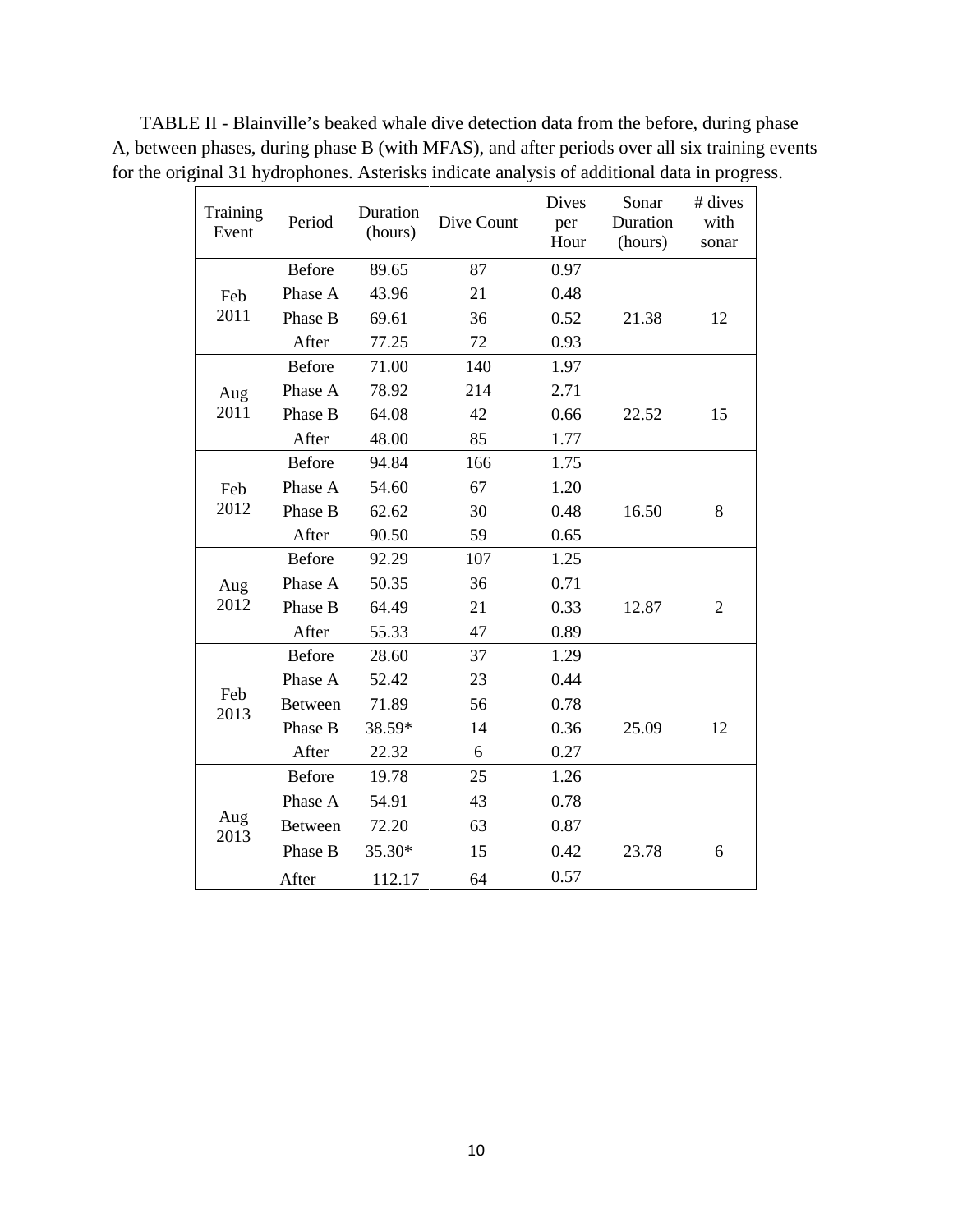#### C. 31 vs 62 hydrophone comparison

In 2013, an additional 31 hydrophones were recorded. Table III shows the increase in the number of dives detected using the additional hydrophones. These differences are on the order of 30 % – 70% greater when all 62 hydrophones were used compared to only 31 hydrophones. However, the overall trends are still the same, with fewer dives in phases A and B, and an increase in dives between the phases and after the training event.

Table III – A comparison of Blainville's beaked whale dive detection data from the combined before, during phase A, during phase B (with MFAS), and after periods in 2013 with 31 vs. 62 hydrophones.

| Training |                | 31<br>hydrophones |                | hydrophones<br>62 |                |  |
|----------|----------------|-------------------|----------------|-------------------|----------------|--|
| Event    | Period         | Dive count        | Dives per hour | Dive count        | Dives per hour |  |
|          | <b>Before</b>  | 37                | 1.33           | 75                | 2.62           |  |
|          | Phase A        | 23                | 0.44           | 33                | 0.63           |  |
| Feb 2013 | <b>Between</b> | 56                | 0.78           | 126               | 1.75           |  |
|          | Phase B        | 14                | 0.36           | 24                | 0.62           |  |
|          | After          | 6                 | 0.27           | 19                | 0.85           |  |
|          | <b>Before</b>  | 25                | 1.26           | 35                | 1.77           |  |
|          | Phase A        | 43                | 0.78           | 85                | 1.55           |  |
| Aug 2013 | <b>Between</b> | 63                | 0.87           | 113               | 1.57           |  |
|          | Phase B        | 15                | 0.42           | 24                | 0.68           |  |
|          | After          | 63                | 0.57           | 146               | 1.30           |  |

#### IV. DISCUSSION

The observed acoustic characteristics of most detected clicks do appear to fit best with reported information for Blainville's species, and so have been cautiously classified as such. Recent work by Baumann-Pickering et al.<sup>22</sup> supports this classification. This classification is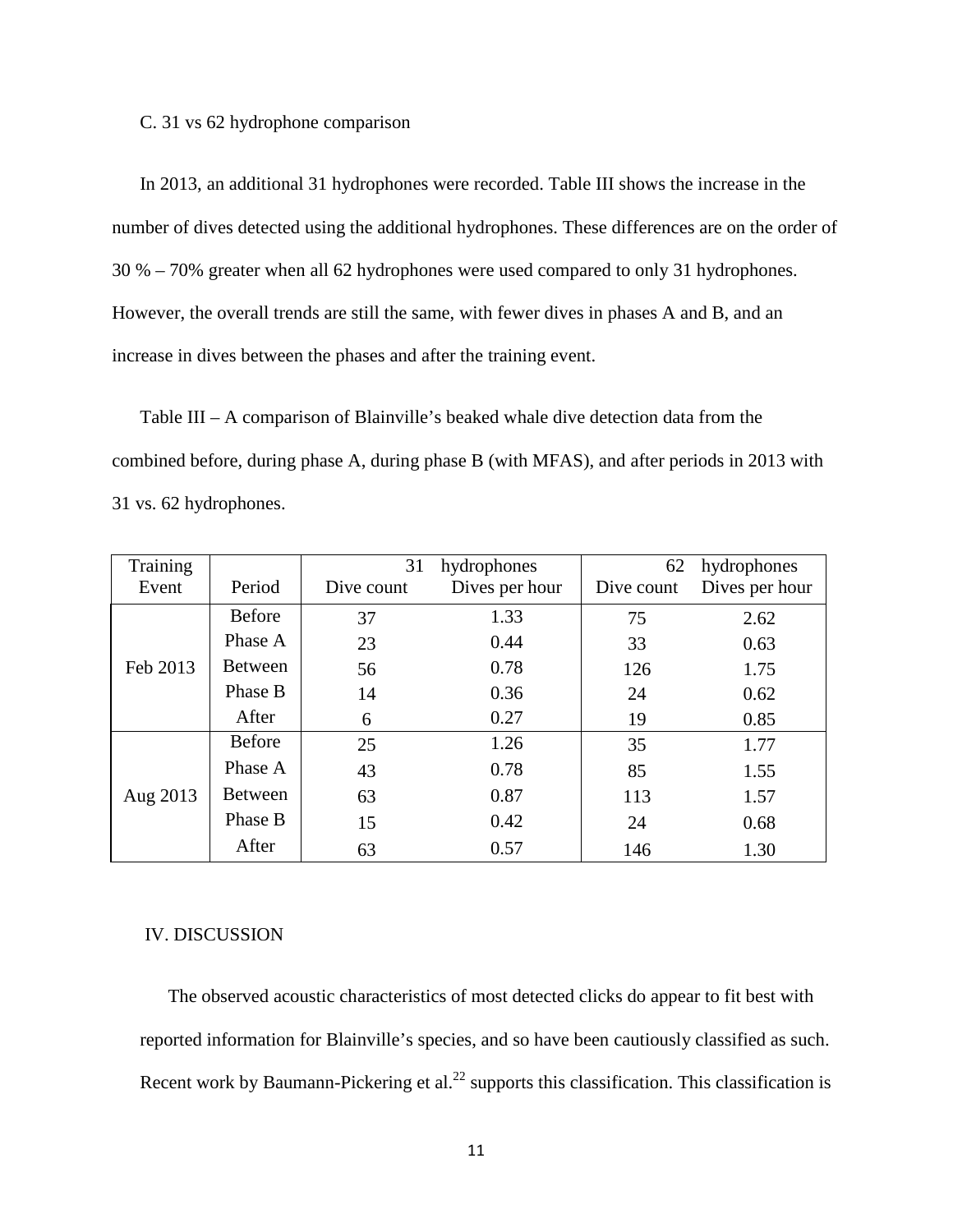also supported by the number of Blainville's beaked whale sightings that have been made on PMRF through boat-based and aerial visual surveys  $^{24}$ . However, much is still unknown about beaked whale species in Hawaiian waters and in general. Blainville's, Cuvier's, and Longman's species are known to be present in Hawaiian waters, but it is possible that additional species could also be present (e.g. Ginkgo-toothed, Baird's, Hubb's and Pygmy)<sup>20</sup>. Previous analyses have also demonstrated the presence of the Cross Seamount beaked whale<sup>21</sup>; further analyses are being conducted on the seasonal and inter-annual occurrence patterns of that species.

The data presented here demonstrate that beaked whale dives continued to occur at PMRF while MFAS activity was occurring, although in reduced numbers. Blainville's dives were detected across the range before the training event, predominantly in the south-central portion of the range. During the training event, the overall number of dives decreased, and the dives occurred more in the southern portion of the range, and an increase in detections on the edge hydrophones occurred as well. The southern portion of the range has more closelyspaced hydrophones, which allows for increased detections of beaked whale clicks. The southernmost hydrophones are also located in the portion of the range with the steepest slopes, which agrees with water depths and steep bathymetry typically associated with beaked whale foraging dives<sup>9</sup>. Therefore the beaked whales may be concentrating in an area of preferred foraging habitat during the training events, as well as moving away from the ship traffic and sonar noise.

The inclusion of an additional 31 hydrophones in 2013 led to an increase in up to 70% more dives detected on the range than with the original 31 hydrophones. The new additions reduce the inter-hydrophone spacing such that almost every hydrophone is within 6 km of at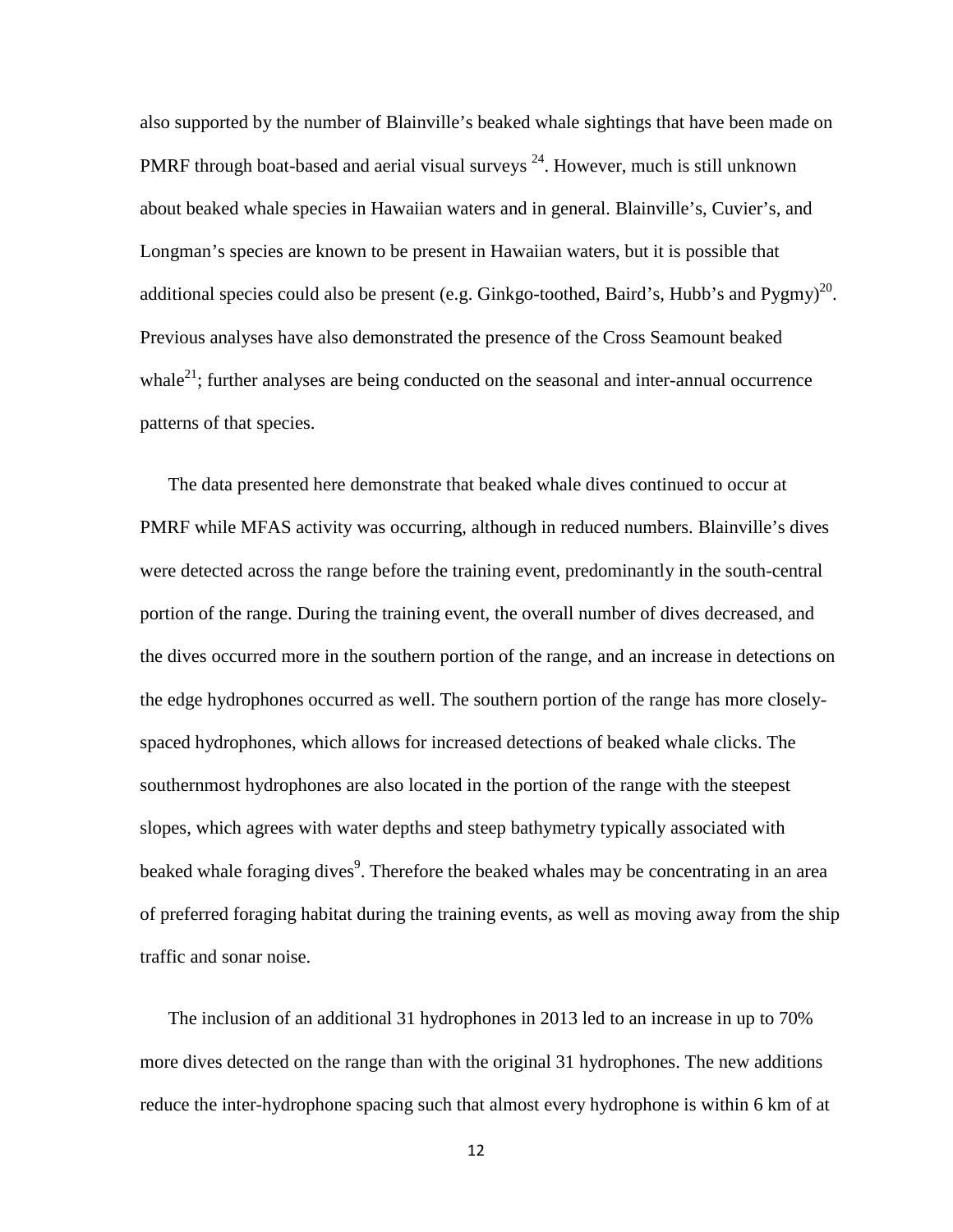least one other hydrophone. While this increases the likelihood of recording beaked whale dives that occur on the range, the northern hydrophones are 4.5 km deep, and are still separated by > 6 km from most neighboring hydrophones. Therefore the spatial coverage across the range, while improved, is still not complete.

This analysis was conducted under the assumption that the before period represented a baseline of behavior; however while training events are not continuously ongoing, there is fairly constant activity at the range. Therefore our before periods could be the after periods for other training activities. In order to address this issue true baseline data needs to be identified and used to compare with behavior during training events to truly capture any behavioral responses to MFAS and an increase in ship traffic.

## **Acknowledgments**

This work was supported with funding from the Commander, U.S. Pacific Fleet N465 (Julie Rivers). Research resulting from the Office of Naval Research efforts enabled efficient detailed analysis of the large data sets involved. The ongoing support in data collection efforts by personnel at the Pacific Missile Range Facility (Jim Hager, Frank Hay, Eliseo Bolosan and Robin Higuchi) are greatly appreciated.

## **References**

 $1$  D. L. Evans and G. England, "Joint interim report Bahamas marine mammal stranding event of 15-16 March 2000", US Department of Commerce (NOAA)/US Navy 61 (2001).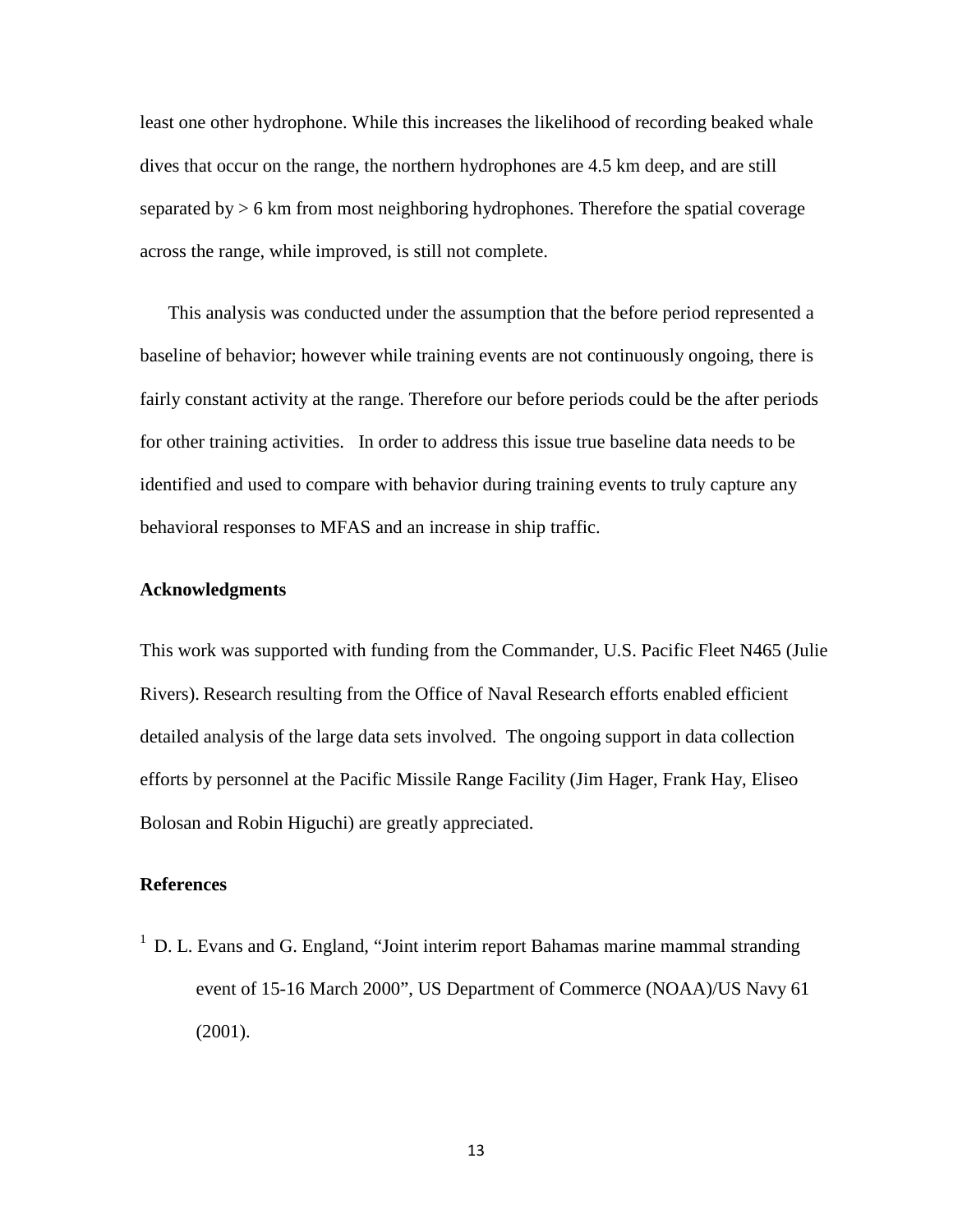$2^2$  W. M. Zimmer, M. P. Johnson, P. T. Madsen, and P. L. Tyack, "Echolocation clicks of free-ranging Cuvier's beaked whales (Ziphius cavirostris)", J. Acoust. Soc. Am. 117,

3919–3927 (2005).

- <sup>3</sup> M. Johnson, P. T. Madsen, W. Zimmer, N. A. De Soto, and P. Tyack, "Foraging Blainville's beaked whales (Mesoplodon densirostris) produce distinct click types matched to different phases of echolocation", Journal of Experimental Biology 209, 5038–5050 (2006).
- <sup>4</sup> D. Gillespie, C. Dunn, J. Gordon, D. Claridge, C. Embling, and I. Boyd, "Field recordings of Gervais' beaked whales (Mesoplodon europaeus) from the Bahamas", J. Acoust. Soc. Am. 125, 3428 (2009).
- <sup>5</sup> S. Dawson, J. Barlow, and D. Ljungblad, "Sounds recorded from Baird's beaked whale, "*Berardius bairdi*", Marine Mammal Science 14, 335–344 (1998).
- 6 S. Rankin, S. Baumann-Pickering, T. Yack, and J. Barlow, "Description of sounds recorded from Longman's beaked whale, Indopacetus pacificus", J. Acoust. Soc. Am.130, EL339–EL344 (2011).
- $^7$  S. Baumann-Pickering, S. M. Wiggins, E. H. Roth, M. A. Roch, H.-U. Schnitzler, and J. A. Hildebrand, "Echolocation signals of a beaked whale at Palmyra Atoll", J. Acoust. Soc. Am. 127, 3790 (2010).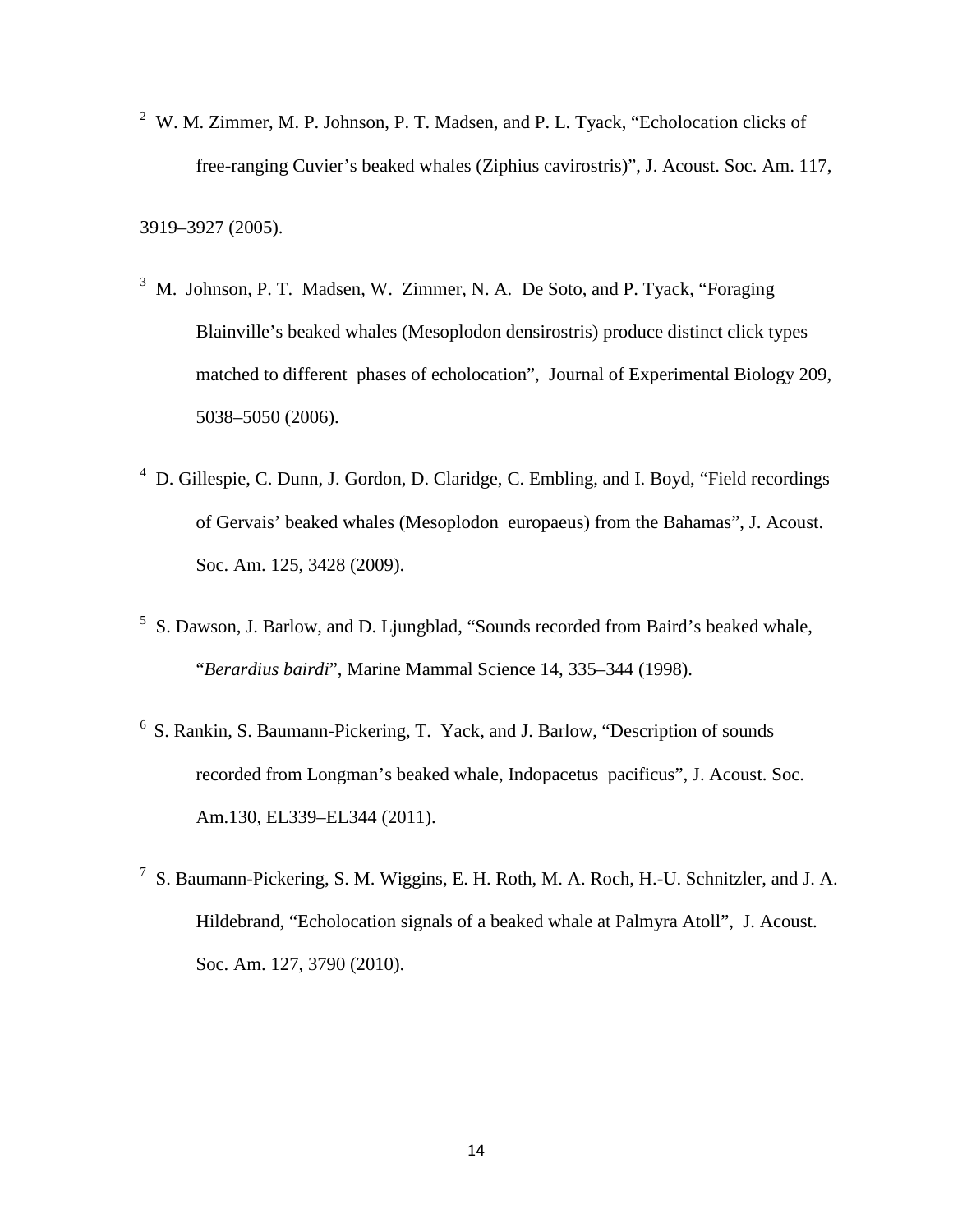- <sup>8</sup> M. A. McDonald, J. A. Hildebrand, S. M. Wiggins, D. W. Johnston, and J. J. Polovina, "An acoustic survey of beaked whales at Cross Seamount near Hawai'i", The Journal of the Acoustical Society of America 125, 624–625 (2009).
- <sup>9</sup> P. L. Tyack, M. Johnson, N. A. Soto, A. Sturlese, and P. T. Madsen, "Extreme diving of beaked whales", Journal of Experimental Biology 209, 4238–4253 (2006).
- <sup>10</sup> R. W. Baird, D. L. Webster, D. J. McSweeney, A. D. Ligon, G. S. Schorr, and J. Barlow, "Diving behaviour of Cuvier's (Ziphius cavirostris) and Blainville's (Mesoplodon den- sirostris) beaked whales in Hawai'i", Canadian Journal of Zoology 84, 1120– 1128 (2006).
- <sup>11</sup> R. W. Baird, D. L. Webster, G. S. Schorr, D. J. McSweeney, and J. Barlow, "Diel variation in beaked whale diving behavior", Marine Mammal Science 24, 630–642 (2008).
- <sup>12</sup> M. Johnson, P. T. Madsen, W. M. Zimmer, N. A. De Soto, and P. L. Tyack, "Beaked" whales echolocate on prey", Proceedings of the Royal Society of London. Series B: Bio- logical Sciences 271, S383–S386 (2004).
- <sup>13</sup> P. L. Tyack, W. M. Zimmer, D. Moretti, B. L. Southall, D. E. Claridge, J. W. Durban, C. W. Clark, A. D'Amico, N. DiMarzio, S. Jarvis, E. McCarthy, R. Morrissey, J. Ward, I. Boyd, "Beaked whales respond to simulated and actual navy sonar", PLoS One 6, e17009 (2011).
- <sup>14</sup> D. Moretti, T. Marques, L. Thomas, N. DiMarzio, A. Dilley, R. Morrissey, E. McCarthy, J. Ward, and S. Jarvis, "A dive counting density estimation method for Blainville's beaked whale (Mesoplodon densirostris) using a bottom-mounted hydrophone field as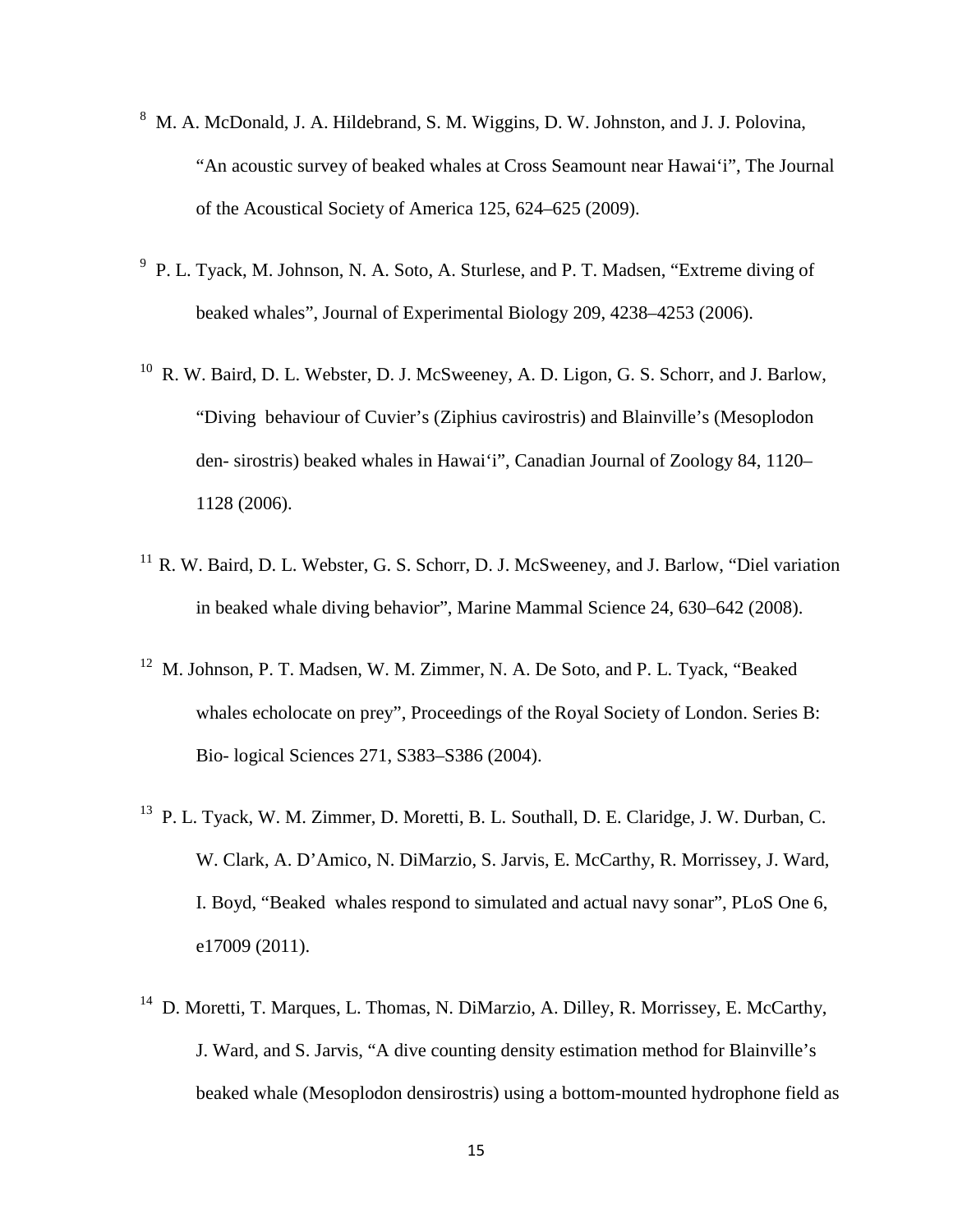applied to a mid-frequency active (MFA) sonar operation", Applied Acoustics 71, 1036–1042 (2010).

- 15 T. M. Yack, J. Barlow, M. A. Roch, H. Klinck, S. Martin, D. K. Mellinger, and D. Gillespie, "Comparison of beaked whale detection algorithms", Applied Acoustics 71, 1043–1049 (2010).
- <sup>16</sup> T. A. Marques, L. Thomas, J. Ward, N. DiMarzio, and P. L. Tyack, "Estimating cetacean population density using fixed passive acoustic sensors: An example with Blainville's beaked whales", J. Acoust. Soc. Am. 125, 1982–1994 (2009).
- <sup>17</sup> E. McCarthy, D. Moretti, L. Thomas, N. DiMarzio, R. Morrissey, S. Jarvis, J. Ward, A. Izzi, and A. Dilley, "Changes in spatial and temporal distribution and vocal behavior of Blainville's beaked whales (Mesoplodon densirostris) during multiship exercises with mid-frequency sonar", Marine Mammal Science 27, E206–E226 (2011).
- <sup>18</sup> W. M. Zimmer, J. Harwood, P. L. Tyack, M. P. Johnson, and P. T. Madsen, "Passive acoustic detection of deep-diving beaked whales", J. Acoust. Soc. Am. 124, 2823 (2008).
- <sup>19</sup> J. Ward, R. Morrissey, D. Moretti, N. DiMarzio, S. Jarvis, M. Johnson, P. Tyack, and C. White, "Passive acoustic detection and localization of Mesoplodon densirostris (Blainville's beaked whale) vocalizations using distributed bottom-mounted hydrophones in conjunction with a digital tag (dtag) recording", Canadian Acoustics 36, 60–66 (2008).